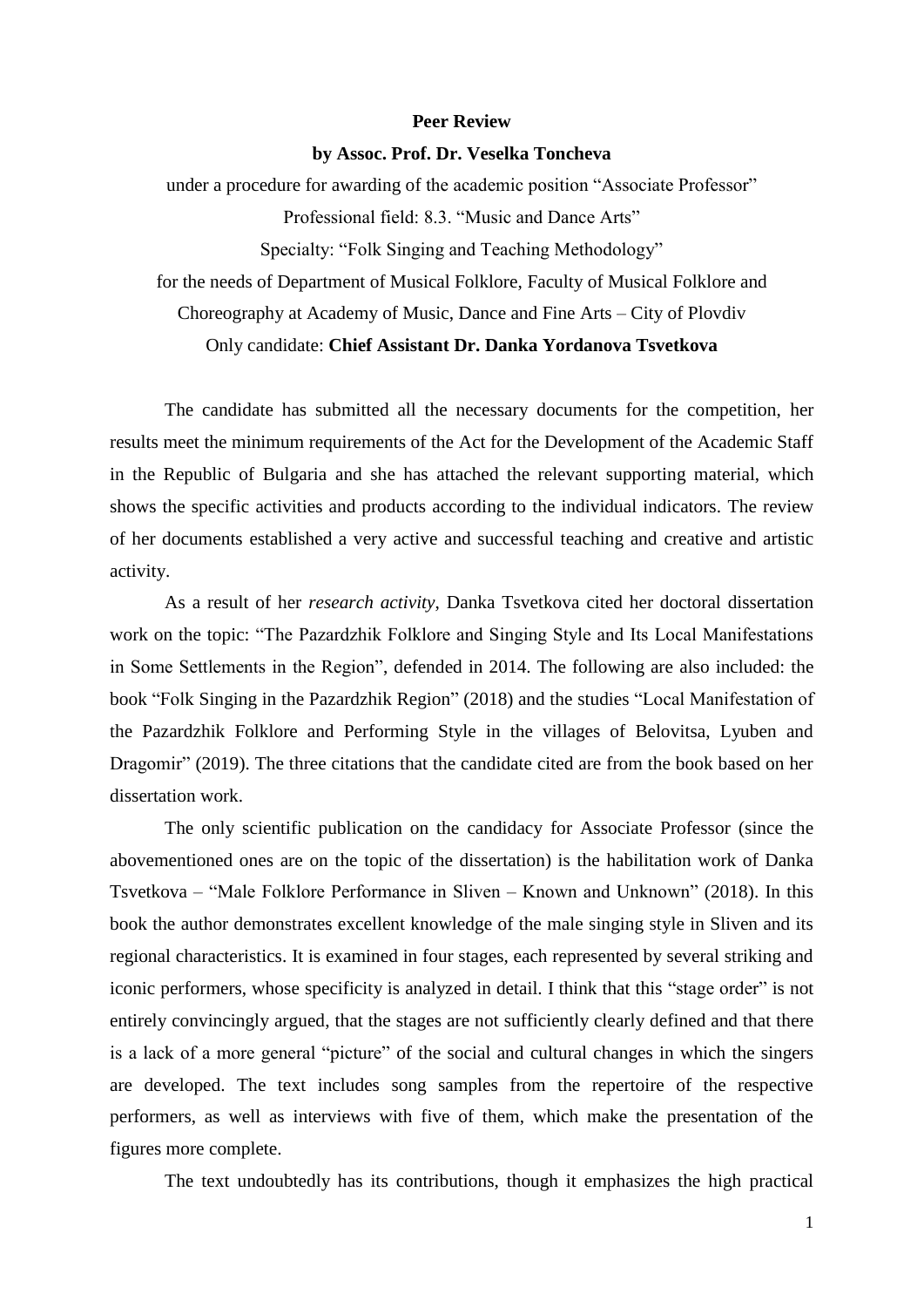competence of Danka Tsvetkova at the expense of the weaker theoretical base in the literature used, the terminology, etc. The thorough insight into the performing style and approach to the ornamentation of each of the singers examined is a contribution in the field of ethnomusicology, but it also has high pedagogical potential, as it would be useful for students studying folk singing and tempted by the Thracian singing style.

The research activity of the candidate is related to her *pedagogical and methodological activity*. She is also the author of scientific and applied publications: teaching aids that are especially valuable in practical terms and are well received by the students  $-4$ collections with solo folk songs with piano accompaniment: "A Song Has No Limits" and "Folk Songs from the Pazardzhik Region" (Plovdiv, Academy of Music, Dance and Fine Arts, 2006), "Folk Songs from Shopluka" (Plovdiv, Academy of Music, Dance and Fine Arts, 2016) and "Where Tears Fell Songs Blossomed" (Plovdiv, Academy of Music, Dance and Fine Arts, 2017).

Danka Tsvetkova's work as a Vocal Educator at the Academy of Music, Dance and Fine Arts (since 1996 as a part-time teacher and since 2011 as a full-time Folk Singing Assistant) has been particularly active. She teaches not only Bulgarian but also foreign students, who regularly perform productions and concerts, and have various stage and public appearances. The students in her folk singing class have won awards in various competitions, which is indisputable evidence of her teaching capacity. After completing their higher education, her students become successful vocal educators in music schools, institutions, choirs and more.

Outside of the Academy of Music, Dance and Fine Arts, in the field of specialized secondary music education, she has taught a master class at the Veselin Stoyanov National School of Arts – City of Ruse (2014–2018). As a vocal educator, Danka Tsvetkova is highly regarded and recognized outside the country. She successfully conducts master classes abroad with foreigners (choirs and students) – works and performs with the Sedianka Choir from the City of Aarhus, Denmark (2014, 2015, 2017 – January and May), with the Perunika Choir from Stockholm, Sweden (2016, 2017, 2018), at the Royal Academy of Music in City of Aarhus, Denmark (2017), etc. Her work with foreign choirs is in the field of vocal and staging issues. She is also connected with the introduction and work on the interpretation of individual folk singing styles.

As an expert, the candidate is actively involved in the juries of various folklore competitions and festivals. She also performs consulting work – vocal work with the singer Rositsa Peycheva in the development of the specifics of the songs from different regions, as